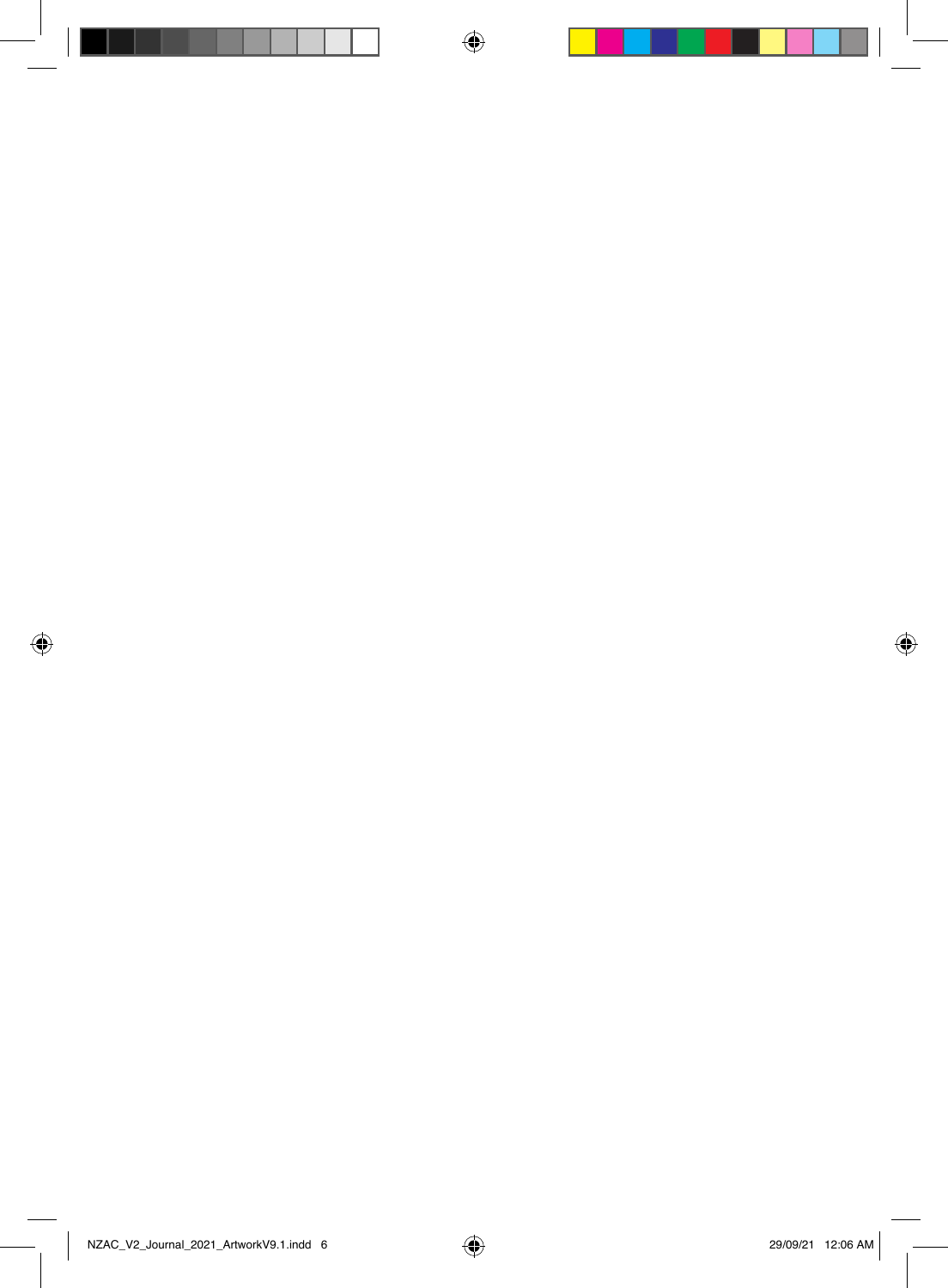# **How common is brief counselling in New Zealand?**

The predominance of counselling and therapy of comparatively short duration reported in the literature should not be a surprise to anyone working in the field. Researchers have long been reporting the pervasiveness of briefer counselling interventions in multiple settings overseas. Over 30 years ago, Budman and Gurman (1988, p. 7) declared that "Virtually every major review of the efficacy of various individual therapies… has been an unacknowledged review of time-unlimited brief therapy." Four years later, Steenbarger (1992, p. 413) reported that "an interesting problem facing a reviewer of the literature [on brief counselling] is determining which investigations do not pertain to brief work". During the intervening years the same finding has emerged: a large proportion of counselling has been found to be brief (usually reported to be between three and eight sessions or accepted as lasting fewer than 10 sessions). This is true regardless of what theoretical approach was being used, or whether the counsellors expected and planned for briefer counselling interventions or not (Bloom, 1992; Draper et al., 2002; Gallagher, 2010; Hoyt, 2009; Lambert et al., 1998; Reimer & Chatwin, 2006). Closer to home, Young et al. (2012) found that in Australia over 60% of the 115,000 counselling contacts spanning six years at all Victorian mental health clinics were of one or two sessions in duration.

Single session counselling has also been found to be common (Cannistrà et al., 2020; Hoyt et al., 2020; Talmon, 1990; Young et al., 2012), and generally successful over a range of client problems (Budman et al., 1992; Hoyt et al., 2020; Miller et al., 2006; Pekarik, 1992; Perkins, 2006; Slive et al., 2008; Silverman & Beech, 1979; Steenbarger, 1992; Talmon, 1990). Because the modal number of sessions across many therapy forms and theoretical modalities has been found to be one (Hoyt, 2009; Hoyt et al., 2018; Talmon, 1990), "the challenge… is to learn how to be aware of it, plan for it, and maximize its unusual potential" (Talmon, 1990, p. 17).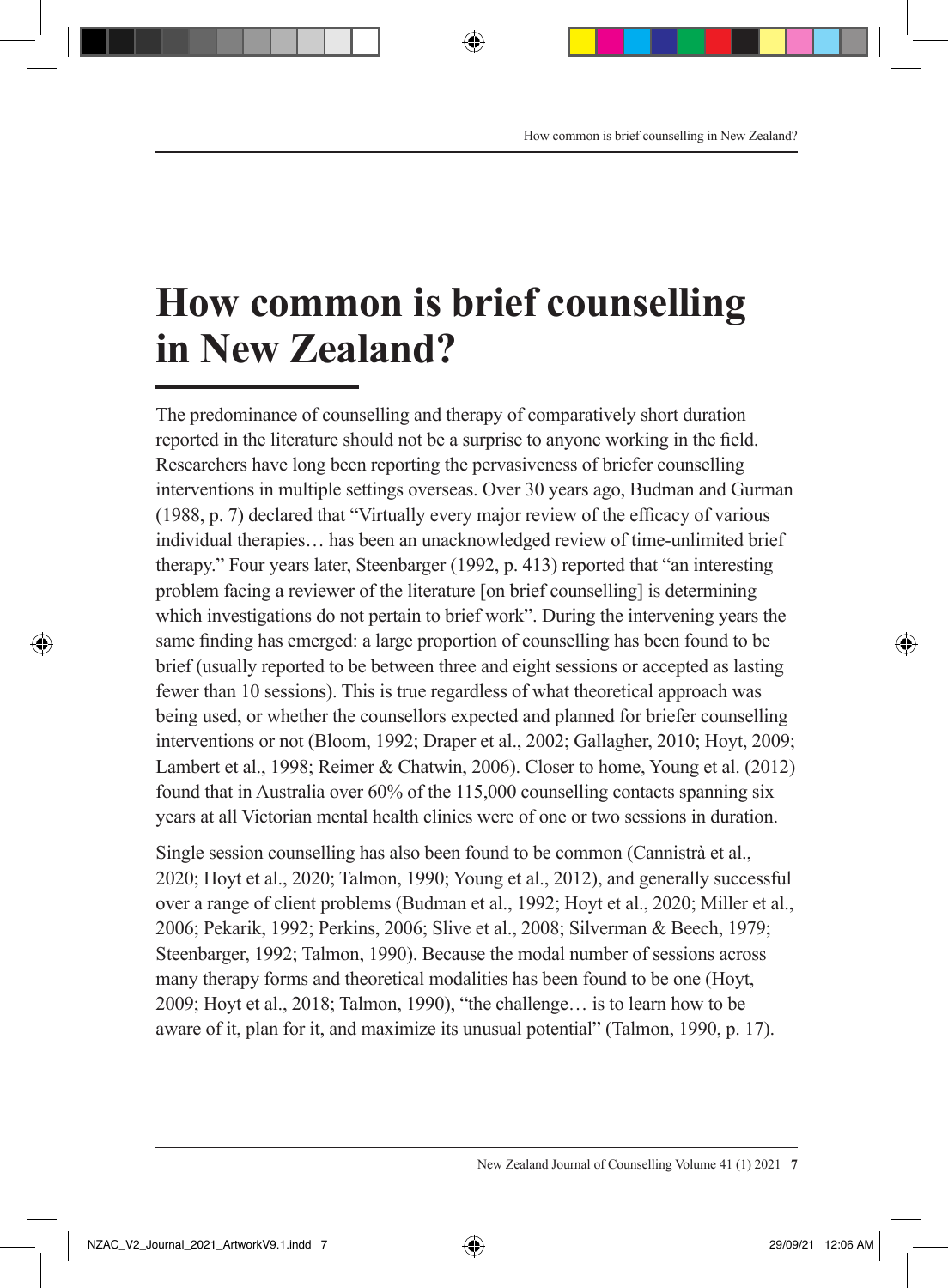The pervasiveness of brief counselling found by these studies, including singlesession contacts, was clear, and suggested that:

- counsellors need to adopt a favourable attitude or orientation (called a mindset) toward brief counselling, one that accepts that change can be substantial and can happen in a few sessions:
- counsellors should be trained in and able to implement the principles of brief counselling whatever their preferred theoretical approach (such principles include the establishment a clear and consistent focus on progress; the flexible and conscientious use of time; the setting of clear and achievable goals; the regular assessment of progress toward those goals; and being active, questioning, educating and challenging with clients [Cameron, 2006]);
- employing an approach that automatically assumes counselling will necessarily be lengthy ignores the compelling evidence to the contrary, but may also represent unprofessional, and possibly unethical, practice; and
- presuming that counselling will be lengthy can result in excessive financial shortfalls for agencies and extra expenses for clients.

How would counselling in New Zealand be characterised? In 2016 I wrote that "Since these results [the average number of sessions is less than five and a mode of one] are derived from over 5,500 clients and span nine years, they cannot be easily discounted as just a random finding" (Manthei, 2016, p. 56). The results were based on a large number of clients from two Christchurch counselling agencies. Since then, additional evidence from a number of different settings in New Zealand has been published that supports that conclusion. To my knowledge there are no published New Zealand data that contradict it. This article summarises the data and indicates just how much stronger the case has become in the intervening five years for training all counsellors in the principles and processes of brief counselling.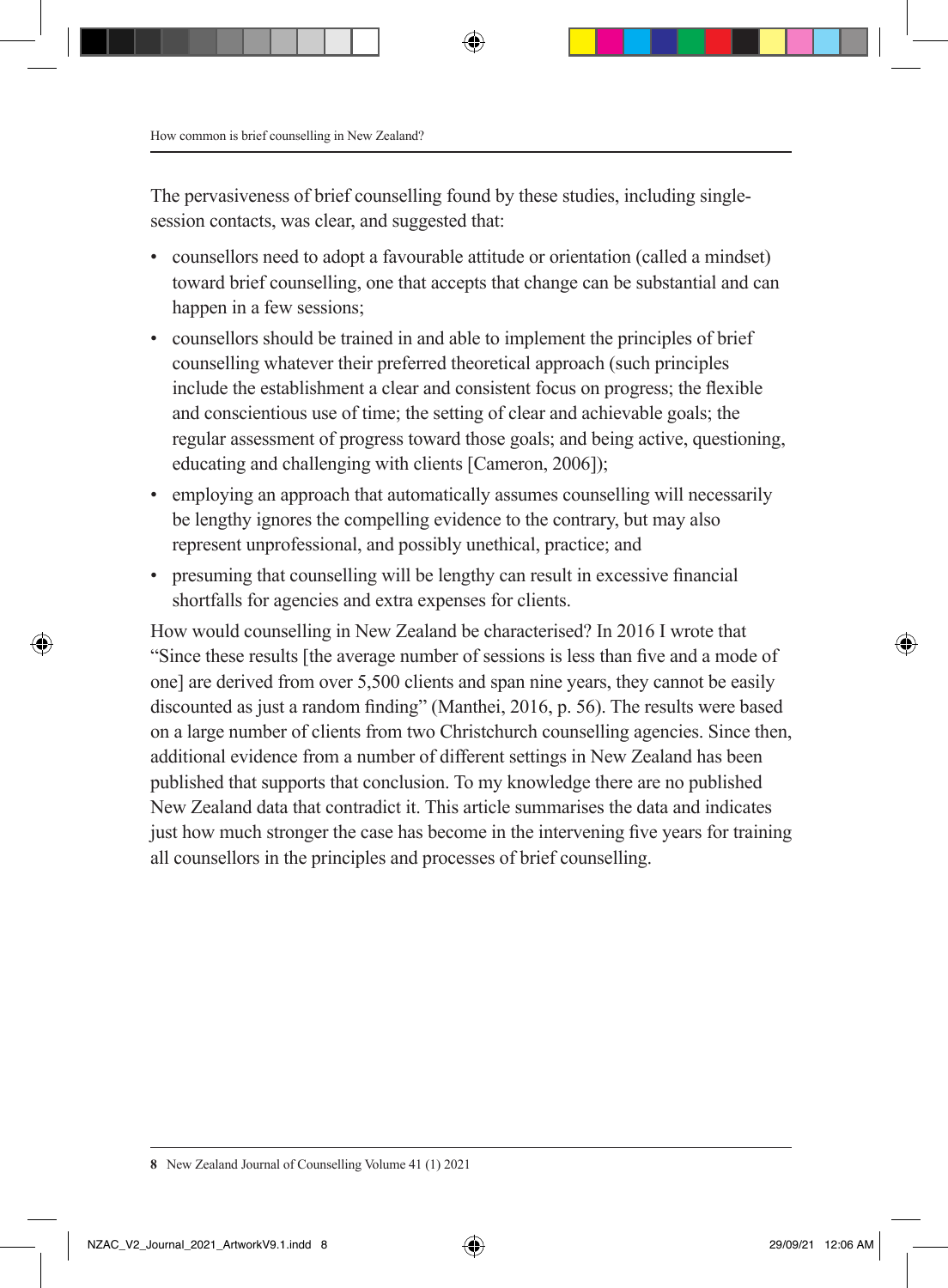## **What does recent New Zealand research show?**

A search of the literature using PSYCHINFO, the *New Journal of Counselling, the New Zealand Journal of Psychology*, and the *New Zealand Medical Journal* issues from the last 10 years yielded several studies involving counselling or therapy that have reported the number of sessions clients received and a few that have also reported outcome data. Searching Google Scholar identified another two recent reports of counselling with problem gamblers that yielded similar information.

Table 1 summarises the eleven studies that reported length of counselling, as either an average or a mode, the number of clients involved, and in seven instances, estimates of counselling impact.

The total number of clients was approximately 20,000 and the number of counsellors involved was well in excess of 130. The latter figure is important because with such a large number of counsellors involved, it was highly unlikely that most of them were practicing one modality or were proponents of brief therapy. The weighted average number of sessions (based on the different numbers of clients in each study) across all of the studies was 4.7. A mode of one or two was reported in five of the studies, and in Bellringer et al. (2019) the median was three. With such a large range of sessions in that study  $(1-147)$ , a median of three meant that at least half (probably more) of the 5895 clients had three or fewer sessions.

The studies in Table 1 reported counselling that was delivered in several different settings: agencies, schools, and private practice, and across a wide variety of ages (adolescents, adults, and the elderly). The total number of clients involved and the consistency of session averages in the studies being at or below five reinforce my earlier comment (Manthei, 2016) that both here and overseas, brief counselling is neither rare nor random. Furthermore, seven of the studies reported outcome data that suggested that this short-term counselling can have a positive impact on clients, as has been shown overseas (see, e.g., Bloom, 2001; Nai & Rodgers, 2017; Steenbarger, 1992). Four of the studies reported effect sizes that were close to or above the "large" indicator (see Cohen, 1988), where effect sizes of 0.2 are considered small, 0.5 medium, and 0.8 or more large. In contrast, the last column indicates that there was only a small percentage of clients (usually 5–10%) who were seen for more than about 10 sessions. Of course, there needs to be more research done on this topic, but the current data on their own are consistent and compelling and should be taken seriously by counsellor-educators and counsellors.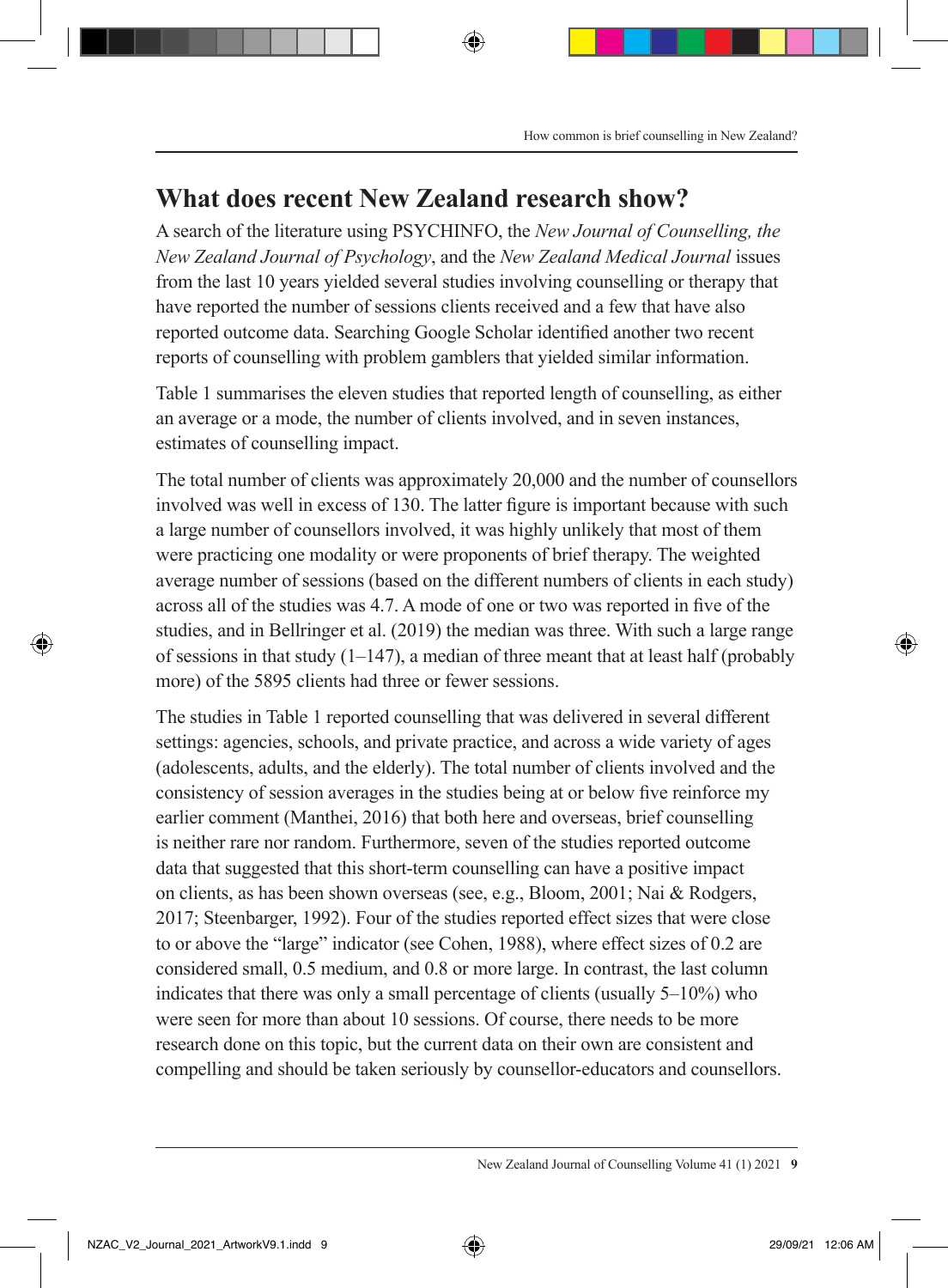#### **Table 1:**

#### **NZ counselling research reporting setting, number of subjects, age, gender, number of sessions, number of counsellors, and outcome data**

|                | <b>Study</b>                             | <b>Setting</b>                        | <b>Subjects</b>                | $\mathbb N$     | Ave.<br>age              |
|----------------|------------------------------------------|---------------------------------------|--------------------------------|-----------------|--------------------------|
| -1             | Manthei, 2005                            | Walk-in agency                        | Adults                         | 31              | $\overline{a}$           |
| $\overline{2}$ | Manthei, 2010                            | Walk-in agency                        | Adults                         | 82              | $\sim$                   |
| 3              | Manthei and Norse, 2012                  | Agency, special<br>population         | Elderly, 55+                   | 635             | 73                       |
| 4              | Manthei, 2012                            | Walk-in agency                        | Mostly adults                  | $916***$        | Ξ.                       |
| 5              | Manthei, 2016                            | Walk-in agency                        | Mostly adults                  | 4625**          | $\sim$                   |
| 6              | Bridgeman + Rosen, 2016                  | <b>Problem Gambling</b><br>Foundation | Problem gamblers               | 4055            | 41.5                     |
| $\overline{1}$ | Manthei, 2017                            | Private practice                      | All ages, but mostly<br>adults | 762             | 42.0                     |
| 8              | Bellringer<br>et al. 2019***             | <b>Gambling treatment</b><br>settings | Problem gamblers               | 5895            | $\overline{\phantom{a}}$ |
| 9              | Hughes et al., 2019                      | 11 secondary schools                  | Students                       | 1596            | $13 - 19$<br>(range)     |
| 10             | Manthei et al., 2020                     | 14 secondary schools                  | Students                       | 490             | 14.9                     |
| 11             | Manthei + Tuck, 2021 (In<br>preparation) | Private practice                      | All ages, but mostly<br>adults | 720             | 41.5                     |
|                | <b>Totals</b>                            |                                       |                                | $\approx$ 19807 |                          |

\* ES calculated for this article; not in original study.

\*\* Clients deemed 'outliers' were eliminated from the calculation—less than 5% of totals, as per Simmons, Nelson, & Simonsohn, 2011.

\*\*\* This was an evaluation of the introduction and use of PCOMS into the work of the Gambling Foundation. Only the median number of sessions (3) was reported and by itself suggests that the average and mode would also be low.

This figure is the weighted mean of all the studies except study 8, for which there was no mean reported.

▪ ▪ This is a very low estimate given studies 2, 3 and 8, which involved large numbers of clients; number of counsellors involved not given.

**<sup>10</sup>** New Zealand Journal of Counselling Volume 41 (1) 2021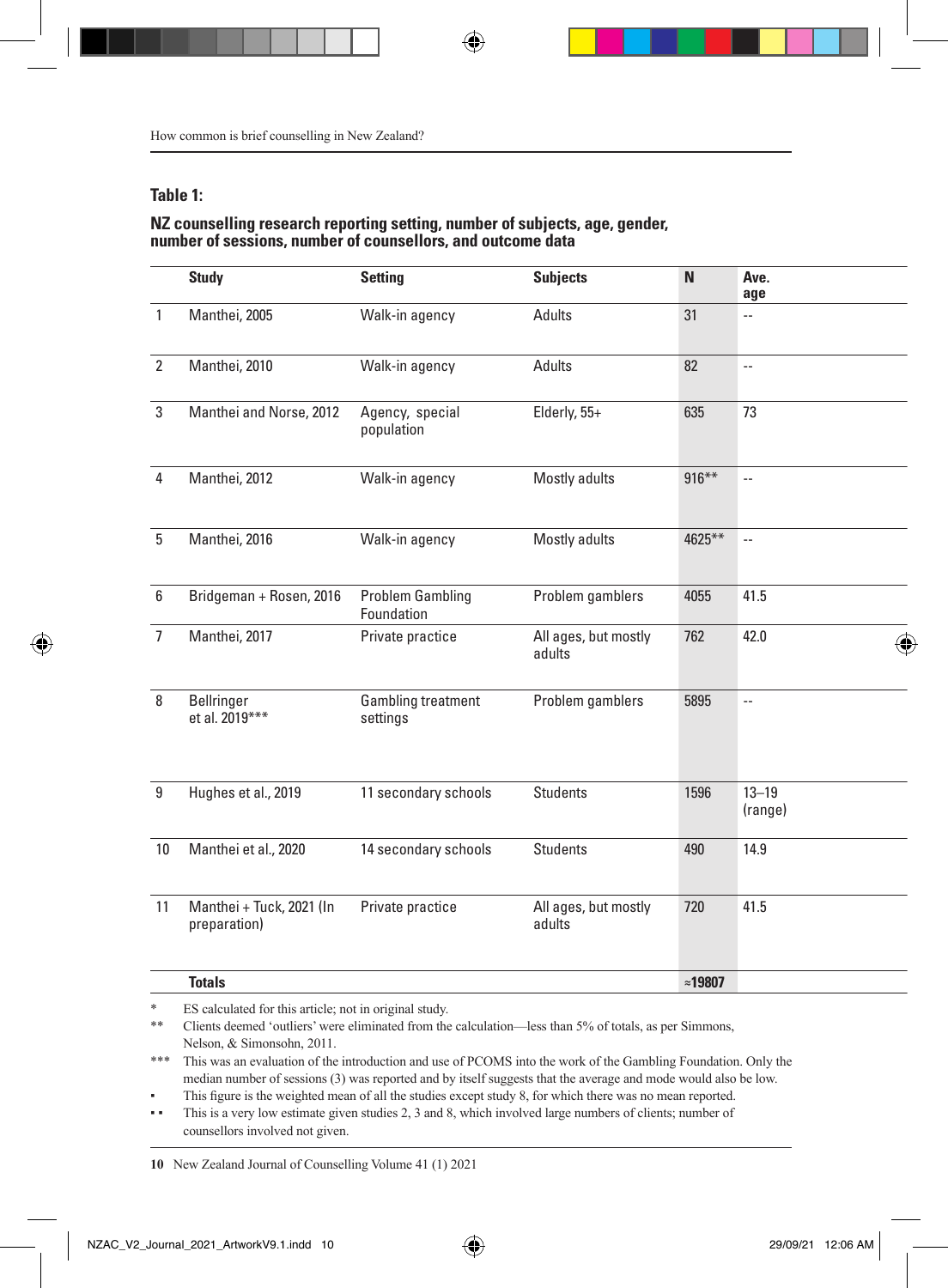| Gender                   |          | <b>Sessions:</b><br>Ave.(range) | <b>Number of</b><br>counsellors | <b>Outcome</b><br>measure | Effect<br>size                                        | $\%$ improved<br>by # sessions |
|--------------------------|----------|---------------------------------|---------------------------------|---------------------------|-------------------------------------------------------|--------------------------------|
| 86%F<br>14% M            |          | 9.4<br>$(3-20)$                 | 6 <sup>1</sup>                  | 10 pt. scale $-$          |                                                       |                                |
| $\sim$ $-$               |          | $5.2\,$                         | Multiple                        | 10 pt. scale $-$          |                                                       |                                |
| 77% F<br>23% M           |          | 4.3                             | Multiple                        | <b>ORS</b><br>$(n=204)$   | $.73*$                                                |                                |
| 66%F<br>34% M            |          | 4.8<br>$(1 - 149)$<br>$Mode=1$  | 19                              | $\sim$                    | $\sim$                                                | $90\% < 10$                    |
| 63% F<br>37% M           |          | 4.5<br>$(1 - 260)$<br>$Mode=1$  | 46                              | $\sim$ $-$                | $\sim$ $-$                                            | $90\% < 13$                    |
| 43% F<br>57% M           |          | 5.96                            | 86                              | PCOMS                     | .69                                                   | $75\% < 7$                     |
| 54% F<br>46% M           |          | 3.1<br>$(1-25)$<br>$Mode = 2$   | $\mathbf{1}$                    | $\sim$                    | $\sim$ $-$                                            | $90\% < 6$                     |
| $\overline{\phantom{a}}$ |          | $Median = 3$<br>$(1-147)$       | Multiple                        | PCOMS                     | Overall, --<br>positive<br>gains in<br>well-<br>being |                                |
| 64% F<br>35% M           | 1% other | 2.5                             | 25                              |                           |                                                       | $95\% < 10$                    |
| 70% F<br>28% M           | 2% other | 4.0<br>$Mode = 2$               | $30\,$                          | <b>ORS</b>                | .87                                                   | $92\% < 8$                     |
| 56% F<br>44% M           |          | 2.4<br>$(1-10)$<br>Mode=1       | $\mathbf{1}$                    | ORS                       | .9                                                    | $92\% < 5$                     |
|                          |          | $Ave=4.7 -$                     | $>128$                          |                           |                                                       |                                |
|                          |          |                                 |                                 |                           |                                                       |                                |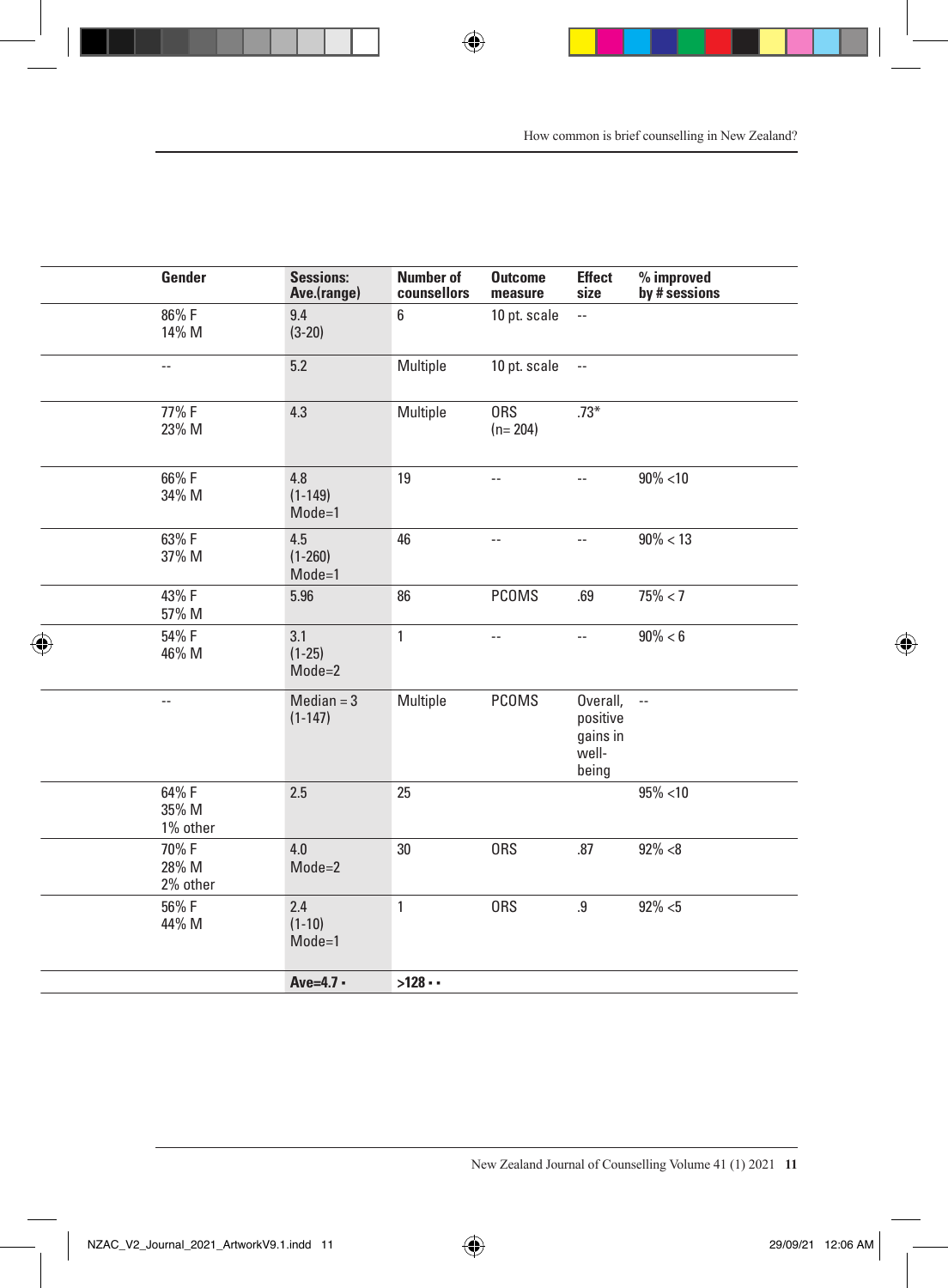A twelfth study (Barrett, Lapsley, & Agee, 2012) was not included in Table 1 because it did not contain sufficiently detailed information on the number and range of sessions and the total number of clients involved. Nevertheless, this study, a follow-up survey of 51 single-session, career-counselling clients, 85% of whom were female, reported that 97% of the 27 respondents said in quite specific terms that their one session had been helpful. These findings, and the first author's statement that in her practice single session career counselling was the most common type of interaction, lend further support to the information in Table 1, namely, that in New Zealand counselling tends to be brief but that it can be successful.

### **Limitations of these studies in Table 1:**

The figures in Table 1 present an aggregated view, one that might obscure different session averages among different types of clients and counsellors using different modalities. Interestingly, this latter variable was examined by Manthei (2016, p. 64) who found that an agency's self-professed brief counsellors saw clients for fewer sessions, had fewer session cancellations and generated higher fees from their clients than did person-centred or long-term proponents—yet all three groups still had session averages of fewer than 10. The differences among the groups, however, were not large. In addition, three quarters of the clients in Table 1 are from three studies (14,500), two of which focussed on problem gamblers (studies 6 and 8 in Table 1). In future, detailed information about the type and severity of client problems would help to determine if the number of sessions varies with presenting problem, though Slive and Bobele (2012, p. 30) asserted that "There is no established direct correlation between the duration of the complaint or the severity of the complaint and the duration of the treatment." Calculating the average number of sessions for each counsellor along with details about each counsellor's orientation or mind-set toward counselling and preferred modality could reveal possible differences in session averages among counsellors. Finally, the studies reporting outcome data didn't always include a standardised assessment measure, and none of them included randomised control groups. While recognising the latter shortcoming, findings of this sort can still be considered a useful complement alongside evidence from randomised control trials (Cooper et al., 2013).

A second set of studies published in the *New Zealand Journal of Psychology* are summarised in Table 2. They are included here because they represent a recent trend in clinical psychology that acknowledges the wide-spread use and effectiveness of short-term therapeutic interventions. According to Haarhoff and Williams (2017),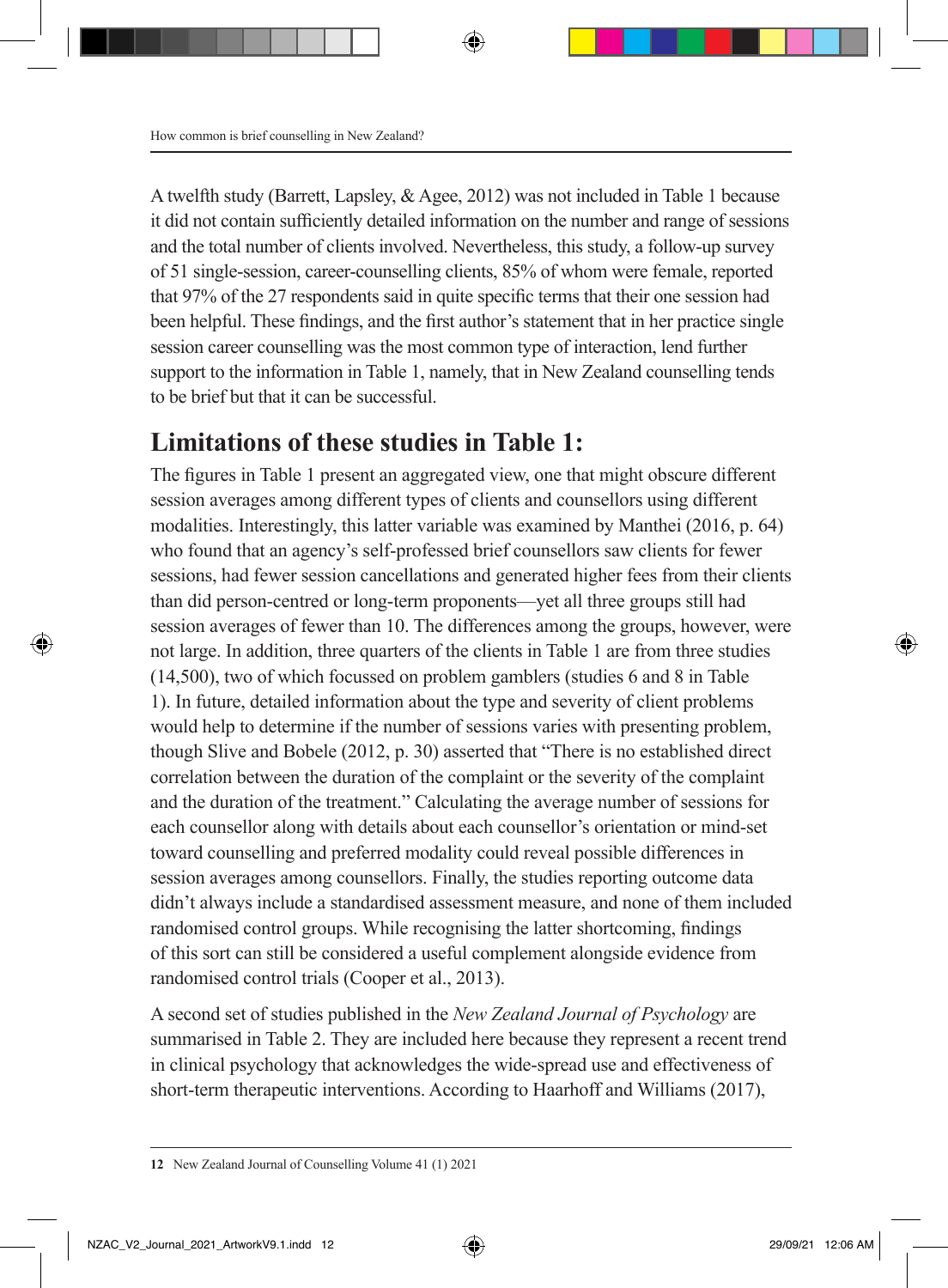Low Intensity CBT (LICBT) programmes that utilise effective, brief, accessible, low-cost, manualised CBT interventions targeting specific problems or conditions are being developed in response to the growing scarcity of specialist practitioners and fiscal restraints. They are designed to enable ". . . greater client access to evidence-based psychotherapies, more choices, less stigmatisation, and greater client control" (Haarhoff & Williams, 2017, p. 5). As can be seen in Table 2, the number of clients across the studies is relatively small  $(N = 91)$  and the number of sessions has been pre-determined by the programme developers. Each programme is delivered as a planned "course" (either by a trained facilitator or on a self-guided or self-help basis) and covers material that is considered essential and presented in a prescribed sequence. While the average number of sessions in the studies exceeded the average in Table 1 (9.2 vs 4.7, respectively), these studies represent the LICBT movement, which clearly acknowledges that brief, or time-limited, interventions are feasible and can be effective for many types of clients and their presenting problems. Taken as a whole, the LICBT movement provides further support for and recognition that brief counselling or interventions may be desirable and beneficial to many clients with various problems.

## **Limitations of these studies in Table 2:**

Although their time-limited rationale is clear, the LICBT programmes use an "expert-based model" that prescribes content, sequencing of topics, and programme length, often with no justification for any of these factors. Why, for example, are 12 sessions over three months preferable to eight, six, or even four? However, since many of these programmes have been structured as client-guided, or selfhelp experiences, how they are implemented can often be controlled by the clients involved. Therefore, as the programmes become more extensively used, additional data might show ways in which clients have altered them—even by shortening the experience—without sacrificing effectiveness.

## **Implications**

The implications of these findings are increasingly clear for counsellor-educators, counsellors and researchers: Firstly, that additional research should be conducted to see if the results confirm or disconfirm them, *and* secondly that it is important to teach or adopt an "each session could be the last session" mindset in counselling practice (Slive & Bobele, 2012; Talmon, 1990). Bobele and Slive (2014; in Hoyt, Young, & Rycroft, 2020, p. 224) listed a number of ideas that define such a mindset: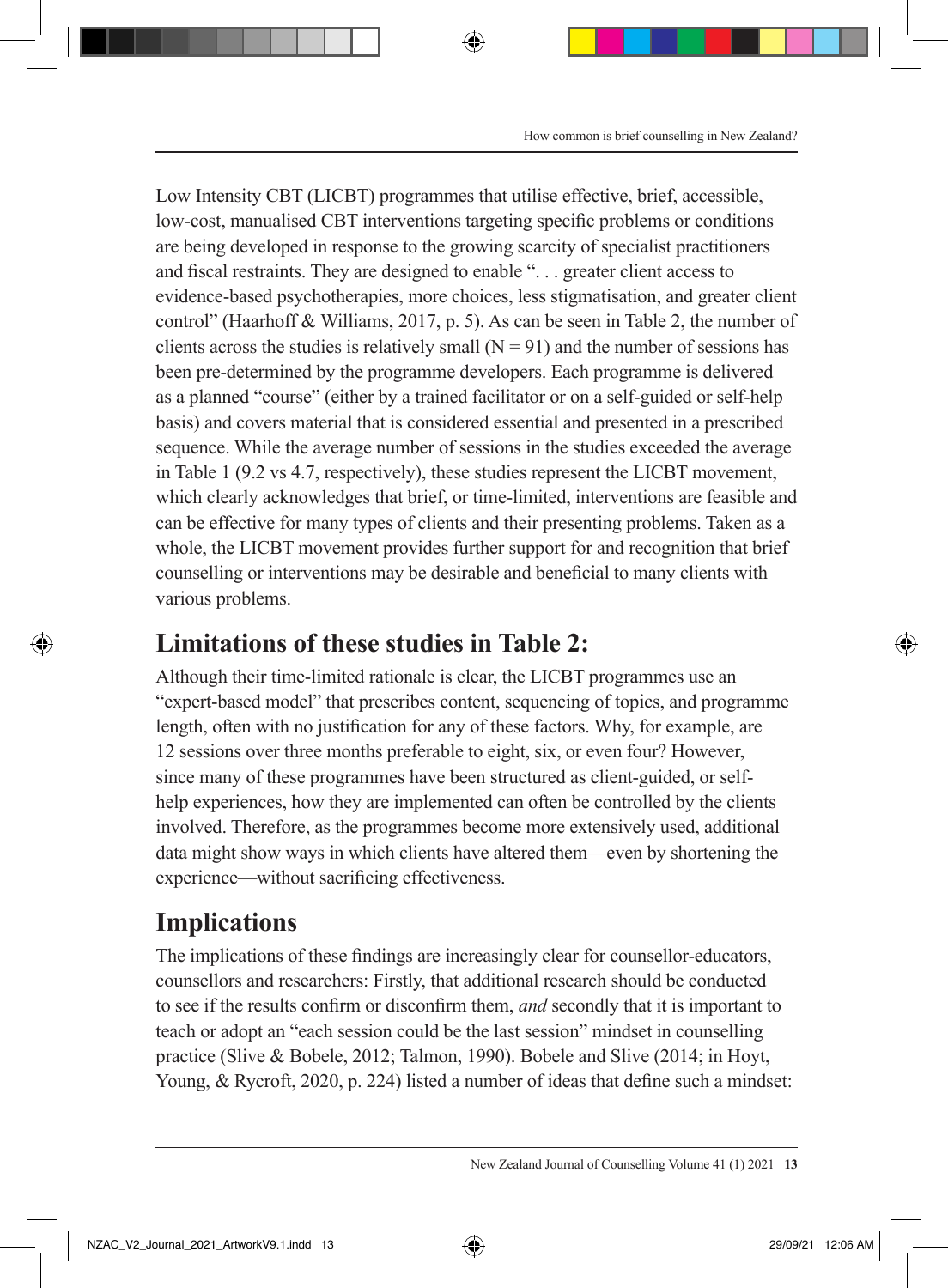- clients know what works best for them;
- clients are far less interested in psychotherapy than are therapists and prefer brief
- therapeutic encounters;
- clients frequently choose to attend only one session and overwhelmingly express satisfaction with that session;
- research demonstrates that most change occurs early in therapy, followed by everdecreasing improvements as sessions continue; and
- rapid change is not only possible, but also common in human experience.

In order for counsellors to become more accepting of short-term counselling, the first step is to recognise how common one- and two-session counselling really is. This can be done by reading the literature on brief counselling, of which there is a copious amount available, including those papers referenced in this article.

#### **Table 2:**

**NZ manualised LICBT programmes reporting setting, subjects, age, number of subjects, gender, number of sessions, number of counsellors, and outcome data**

| <b>Study</b>                               | <b>Setting</b>                         | Programme                              | <b>Subjects</b>                    |
|--------------------------------------------|----------------------------------------|----------------------------------------|------------------------------------|
| Benton et al., 2012                        | Outpatient, drug and<br>alcohol clinic | <b>Seeking Safety</b><br>$(25$ topics) | <b>PTSD and substance</b><br>abuse |
| Heywood & Fergusson., 2016 Community-based |                                        | Family<br><b>Functional Therapy</b>    | Youth and families                 |
| Farrand et al., 2017*                      | Outpatient clinic                      | PROMOTE (self-help<br>programme)       | Mild dementia<br>+ depression      |
| Lee & Williams, 2017                       | Guided/self-help<br>programme          | Living Life to the Full                | Asian tertiary<br>students         |
| Montagu & Williams, 2017                   | Guided/self-help<br>programme          | Overcoming depression<br>and low mood  | Volunteers                         |
| <b>Totals</b>                              |                                        |                                        |                                    |

\*Description of the protocol only; no actual data collected.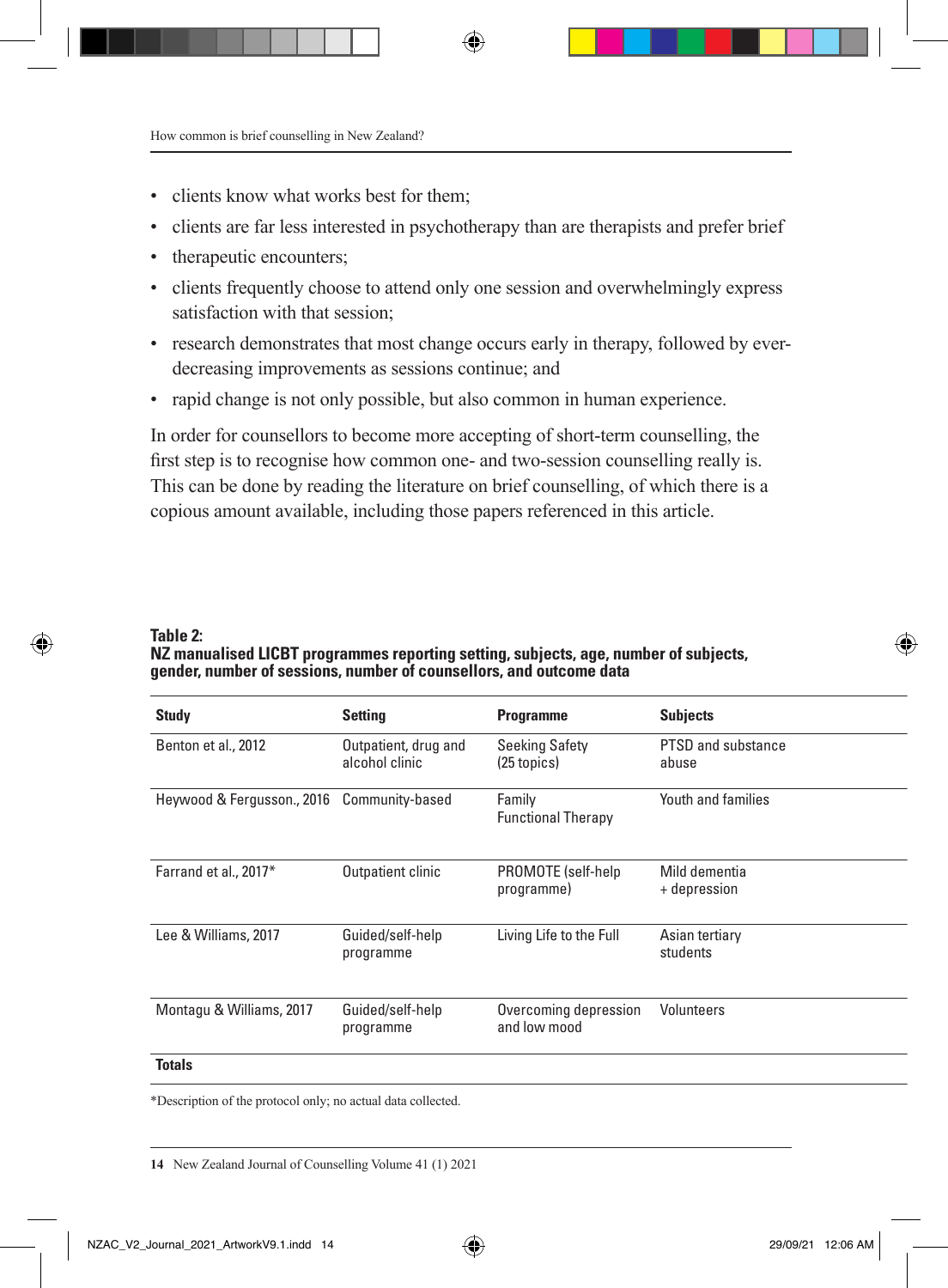Failure to accept the prevalence of short-term counselling can result in the "clinician's illusion" whereby "the majority of a clinician's time can often be spent working with a few long-term clients, and the rest working briefly with a lot of clients" (Cohen & Cohen, 1984 in Young et al., 2012, p. 86).

When this happens, the real number of clients who attend few sessions can become "invisible" (Young, et al., 2012, p. 86–87).

Secondly, educators and counsellors need to educate themselves about what is involved in practising brief therapy. Although this can involve some time and effort, the rewards will be worth it. One can start by exploring the formal literature—two early and comprehensive articles are Steenbarger (1992) and Bloom (1992). If access to a tertiary institution's library databases is not possible, there is still a wealth of information available online. However, to get started, I recommend first reading Nai and Rodgers' (2017) useful review of brief therapy in the *New Zealand Journal of Counselling*. Accessing it is easy (https://www.nzac.org.nz/publications/ new-zealand-journal-of-counselling/), and it can be downloaded free of charge.

| Age               | $\mathbf N$              | Gender         | <b>Number of sessions</b>                         | <b>Number of</b><br>counsellors | <b>Outcome</b>                                                         |
|-------------------|--------------------------|----------------|---------------------------------------------------|---------------------------------|------------------------------------------------------------------------|
| 41yrs             | 20                       | 100% F         | Weekly for 3 months                               | 1 for each group<br>of 10       | Overall positive<br>effects                                            |
| 13.6 yrs          | 59                       | 30% F<br>70% M | Ave. 10.4<br>$(8-12)$ sessions<br>over 2-4 months | 10                              | Favourable<br>overall                                                  |
| $18 +$            | $\overline{\phantom{a}}$ | $\sim$ $\sim$  | 12 max. over 3 months                             | One-on-one and<br>face-to-face  | No data collected                                                      |
| 23.8              | 11                       | 36% F<br>64% M | 8 sessions over 8 weeks                           | None-self-help<br>programme     | Stat. sig. on all<br>measures; 64%-<br>73% had clinical<br>improvement |
| 33 and<br>51 yrs. | 2 (case<br>studies)      | 100% M         | 4 sessions over 6 weeks                           | l support person                | 1 improved; 1<br>deteriorated                                          |
|                   | 91                       |                | $Ave=9.3$                                         |                                 |                                                                        |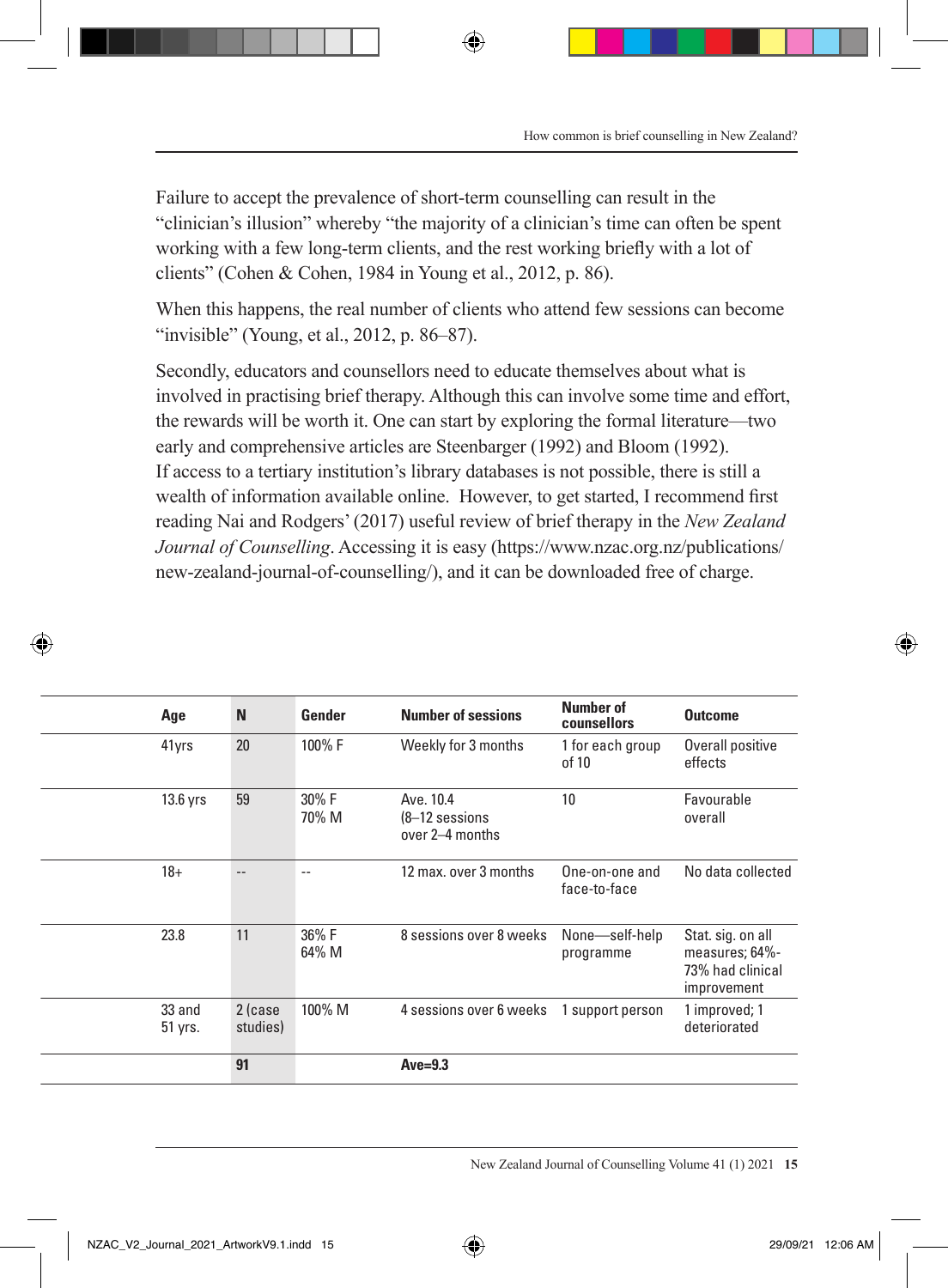## **References**

- Barrett, R., Lapsley, H., & Agee, M. (2012). "But they only came once!" The single session in career counselling. *New Zealand Journal of Counselling, 32*(2), 71–82.
- Bellringer, M.E., Lowe, G., Paavonen, A-M., Palmer du Preez, K., Garrett, N., & Abbott, M. (2019). *New Zealand National Gambling Study: Qualitative phase. NGS Series Report number 8*. Auckland: Auckland University of Technology, Gambling and Addictions Research Centre. https://phmhri.aut. ac.nz/\_\_data/assets/pdf\_file/0004/363397/Final-Report-NGS-Qualitative-16- September-2019-1.pdf
- Benton, D. M., Deering, D. E. A., & Adamson, S. J. (2012). Treating co-occurring posttraumatic stress disorder and substance use disorders in an outpatient setting in New Zealand. *New Zealand Journal of Psychology, 41*(1), 30–37.
- Bloom, B. L. (1992). Planned short-term psychotherapy: Current status and future challenges. *Applied & Preventive Psychology, 1*, 157–164.
- Bloom, B. L. (2001). Planned short-term psychotherapy for depression: Recent controlled outcome studies. *Brief Treatment and Crisis Interventions*, *1*(2), 169–189.
- Bobele, M. & Slive, A. (2014). One session at a time: When you have a whole hour. In M. F. Hoyt, & M. Talmon (Eds.), *Capturing the moment* (pp. 95–119). Crown House Publishing.
- Bridgman, G. & Rosen, F. (2016). *Analysis of PGF ORS and SRS data 2011–2014: Report for the Problem Gambling Foundation*. Department of Social Practice, Unitec.
- Budman, S. H. & Gurman, A. S. (1988). *Theory and practice of brief therapy*. Guilford.
- Budman, S. H., Hoyt, M., & Griedman, S. (1992). *The first session in brief therapy*. Guilford.
- Cameron, C. L. (2006). Brief psychotherapy: A brief review. *American Journal of Psychotherapy*, *60*(2), 147–152.
- Cannistrà, F., Piccirilli, F., D'Alia, P. P., Giannetti, A., Piva, L., Gobbato, F., Guzzardi, R., Ghisoni, A., & Pietrabissa, G. (2020). Examining the incidence and clients' experiences of single session therapy in Italy: A feasibility study. *Australian and New Zealand Journal of Family Therapy*, *41*(3), 271–282.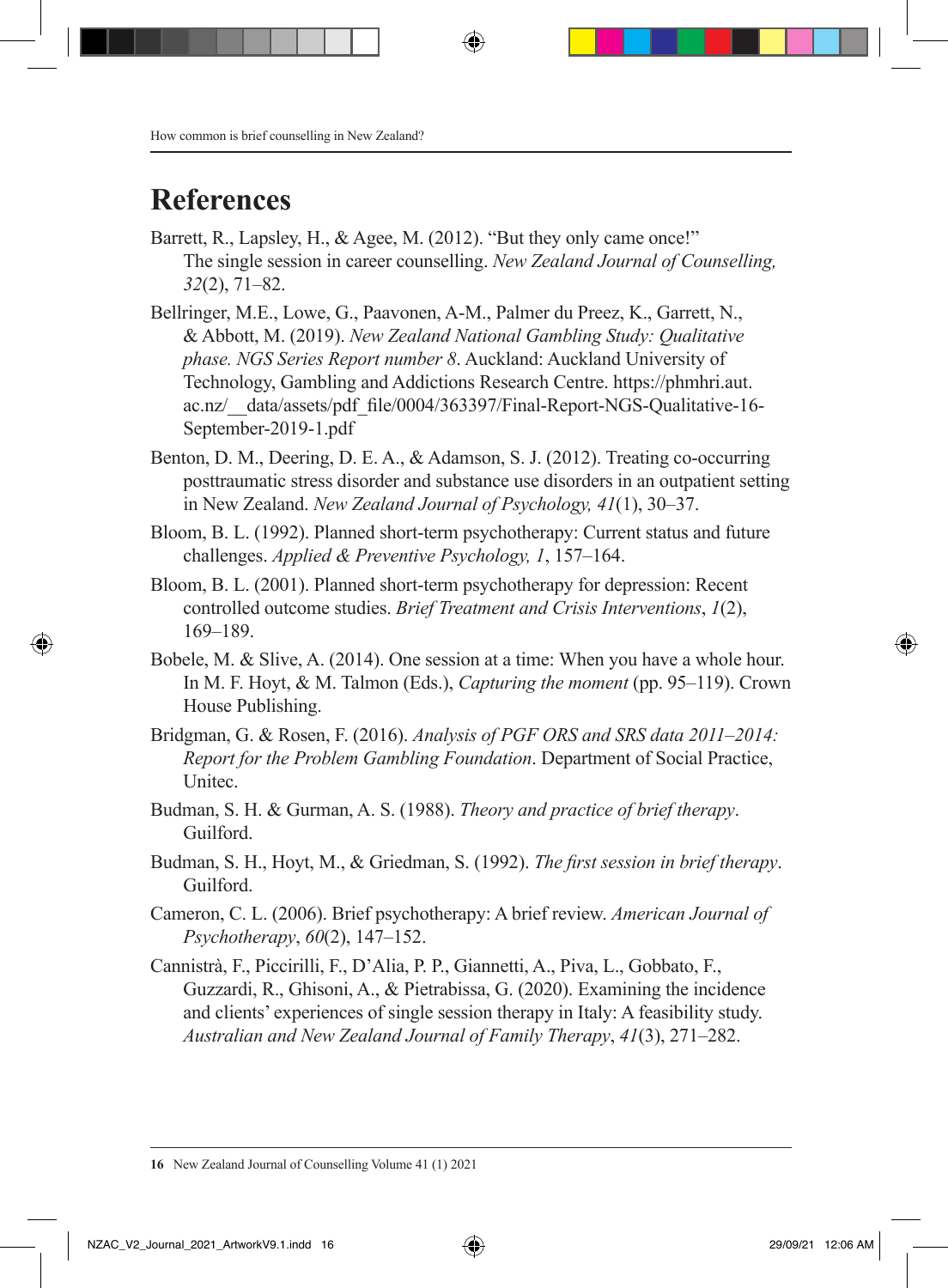- Cohen, J. (1988). *Statistical power analysis for the behavioural sciences* (2nd ed.). Lawrence Erlbaum.
- Cohen, P. & Cohen, J. (1984). The clinician's illusion. *Archives of General Psychiatry, 41*(12).
- Cooper, M., Stewart, D., Sparks, J., & Bunting, L. (2013). School-based counselling using systematic feedback: A cohort study evaluating outcomes and predictors of change. *Psychotherapy Research, 23*(4), 474–488.
- Draper, M. R., Jennings, J., Baron, A., Erdur, O., & Shankar, L. (2002). Time-limited counseling outcome in a nationwide college counseling center sample. *Journal of College Counseling, 1,* 26–38.
- Farrand, P., Woodford, J., Small, F., & Mullan, E. (2017). Behavioural activation self-help to improve depression in people living with dementia: The PROMOTE treatment protocol. *New Zealand Journal of Psychology, 46*(2), 51–62.
- Gallagher, R. P. (2010). *National survey of counseling center directors.* School of Education, University of Pittsburgh. International Association of Counseling Services. http://d-scholarship.pitt.edu/28173/1/2010\_survey.pdf
- Haarhoff, B. & Williams, M. (2017). Introduction to special section: Low intensity CBT in Aotearoa New Zealand. *New Zealand Journal of Psychology, 46*(2), 5–6.
- Heywood, C. & Fergusson, D. (2016). A pilot study of functional family therapy in New Zealand. *New Zealand Journal of Psychology, 45*(3), 12–21.
- Hoyt, M. F. (2009). *Brief psychotherapies: Principles & practices.* Zeig, Tucker & Theisen.
- Hoyt, M. F., Bobele, M., Slive, A., Young, J., & Talmon, M. (2018). *Single-session therapy by walk-in or appointment: Clinical, supervisory, and administrative aspects.* Routledge.
- Hoyt, M. F., Young, J., & Rycroft, P. (2020). Single session thinking 2020. *Australian and New Zealand Journal of Family Therapy, 41,* 218–230. https:// doi.org/10.1002/anzf.1427
- Hughes, C., Barr, A., & Graham, J. (2019). Who comes to the school counsellor and what do they talk about? *New Zealand Journal of Counselling, 39*(1), 40–70.
- Manthei, R. (2017). A portrait of counselling: A comparison of private practice with agencies. *New Zealand Journal of Counselling, 37*(2), 20–36.
- Lambert, M. J., Okiishi, J. C., Finch, A. E., & Johnson, L. D. (1998). Outcome assessment: From conceptualization to implementation. *Professional Psychology: Research and Practice, 29*, 63–70.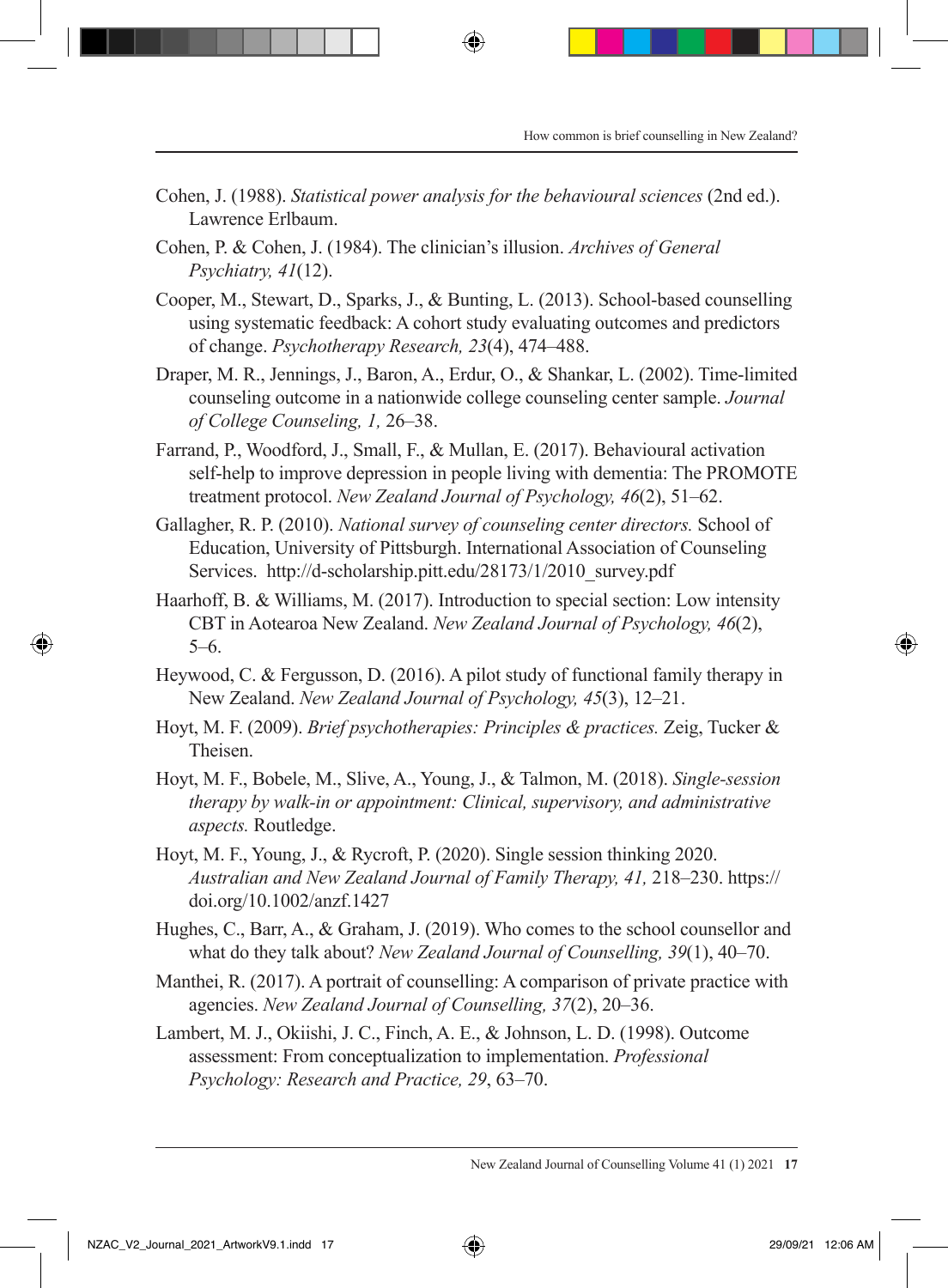- Kai-Chi Katie Lee, & Williams, M.W.M. (2017). The effectiveness and cultural compatibility of a guided self-help cognitive-behaviour programme for Asian students in New Zealand. *New Zealand Journal of Psychology, 46*(2), 23-34.
- Manthei, R. J. (2005). The work of a Christchurch community counselling centre: How successful has it been with clients? *New Zealand Journal of Counselling*, 26(2), 70–87.
- Manthei, B. (2010). *"A life changing experience": An evaluation of Petersgate Counselling Centre.* Unpublished report.
- Manthei, R. (2012). Counselling effectiveness at a city counselling centre. *New Zealand Journal of Counselling, 32*(1), 37–55.
- Manthei, R. (2016). Revealing counselling: Things counselling agencies should know about their services. *New Zealand Journal of Counselling, 36*(1), 47–70.
- Manthei, R. (2017). A portrait of counselling: A comparison of private practice with agencies. *New Zealand Journal of Counselling, 37*(2), 20–36.
- Manthei, R. & Nourse, R. (2012). Evaluation of a counselling service for the elderly. *New Zealand Journal of Counselling, 32*(2), 29–53.
- Manthei, R. & Tuck, B. F. (2021). *Exploring counselling outcome in a New Zealand private practice.* [Unpublished manuscript in preparation].
- Manthei, R., Tuck, B. F., Crocket, A., Gardiner, B., & Agee, M. N. (2020). Exploring counselling outcomes in New Zealand Schools. *Counselling and Psychotherapy Research, 20*, 615–625. https://doi.org/10.1002/capr.12353
- Miller, S. D., Duncan, B. L., Brown, J., Sorrell, R., & Chalk, M. B. (2006). Using formal client feedback to improve retention and outcome: Making ongoing, real-time assessment feasible. *Journal of Brief Therapy, 5*(1), 5–22.
- Montagu, A. P., & Williams, M. W. M. (2017). Regular outcome monitoring in a Low Intensity-Cognitive Behavioural Intervention: A case study approach. *New Zealand Journal of Psychology, 46*(2), 44–50.
- Nai, K. & Rodgers, B. (2017). Intentionally brief therapy: A brief exploration of the literature. *New Zealand Journal of Counselling, 37*(2), 37–55.
- Pekarik, G. (1992). Posttreatment adjustment of clients who drop out early vs. late in treatment. *Journal of Clinical Psychology, 48*, 379–387.
- Perkins, R. (2006). The effectiveness of one session of therapy using a single-session therapy approach for children and adolescents with mental health problems. *Psychology and Psychotherapy: Theory, Research and Practice, 79*, 215–227.